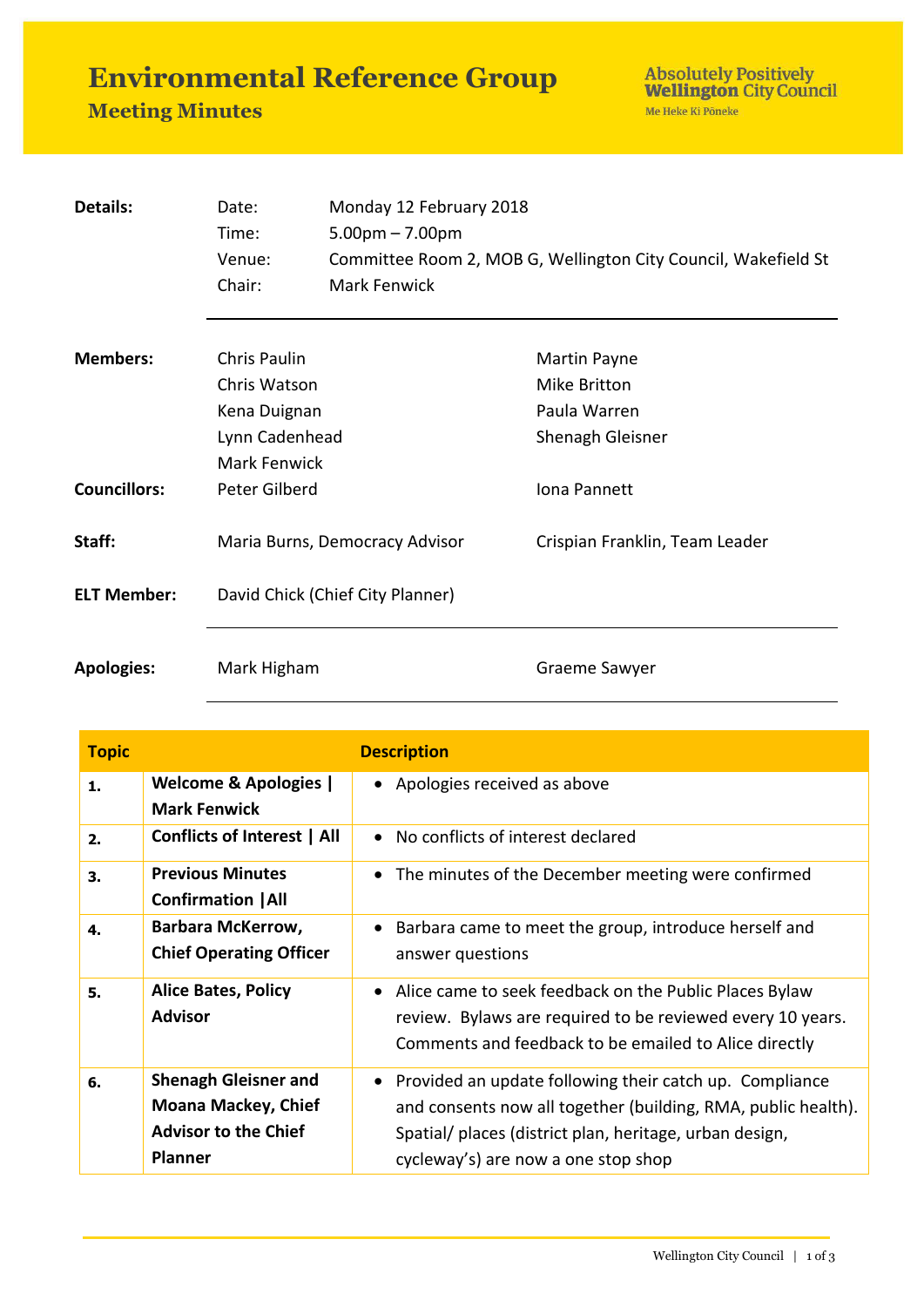|    |                                                                                                                  | Transport now all physically sitting together which has made<br>$\bullet$<br>a big difference. Key contacts are Anna Harley, Manager City<br>Design & Place Planning, and Mark Pattemore, Manager City<br>Consenting & Compliance<br>Resilience and sustainability need to be business as usual not<br>$\bullet$<br>a tick box/ side thought<br>City Housing sits with Barbara, all other housing relating with<br>lan Pike<br>Criticism better from ERG than in the public domain, a<br>wealth of knowledge to tap into.<br>Drafting next stage of Low Carbon Capital Plan |
|----|------------------------------------------------------------------------------------------------------------------|-----------------------------------------------------------------------------------------------------------------------------------------------------------------------------------------------------------------------------------------------------------------------------------------------------------------------------------------------------------------------------------------------------------------------------------------------------------------------------------------------------------------------------------------------------------------------------|
| 7. | <b>Mark Fenwick</b>                                                                                              | Draft Te Reo Policy                                                                                                                                                                                                                                                                                                                                                                                                                                                                                                                                                         |
| 8. | Round table updates<br>from portfolio groups<br>Portfolio work/feedback<br>and general ERG<br>documents catch-up | Not enough time to get an update from all but Paula did<br>update that the Let's Get Welly submission had been<br>completed                                                                                                                                                                                                                                                                                                                                                                                                                                                 |
| 9. | <b>General Business</b>                                                                                          | Maria advised that recruitment was underway for at least<br>1 new member and will keep the group updated of any<br>progress<br>A request was made for an LTP timeline, Maria to provide.<br>1 hour workshop next meeting, Shenagh to facilitate                                                                                                                                                                                                                                                                                                                             |

| <b>Action Points Arising</b> |                                               | <b>Responsibility</b> | <b>Deadline</b> |
|------------------------------|-----------------------------------------------|-----------------------|-----------------|
| 1.                           | Use Loomio to develop portfolio principles    | All                   | Ongoing         |
| 2.                           | Mark and Lynn to write paragraph outlining    | Mark and Lynn         | March           |
|                              | what the group does and individual skills     |                       |                 |
| 3.                           | Update from Bec Ramsey                        | Maria                 | 12 March        |
| 5.                           | ERG recruitment of new member - interviewing  | Maria                 | End February    |
|                              | 20 February                                   |                       |                 |
|                              | Group to work towards making strong           | All                   | Ongoing         |
| 8.                           | submission on LTP, esp. re principles and     |                       |                 |
|                              | performance indicators; Chris P to coordinate |                       |                 |